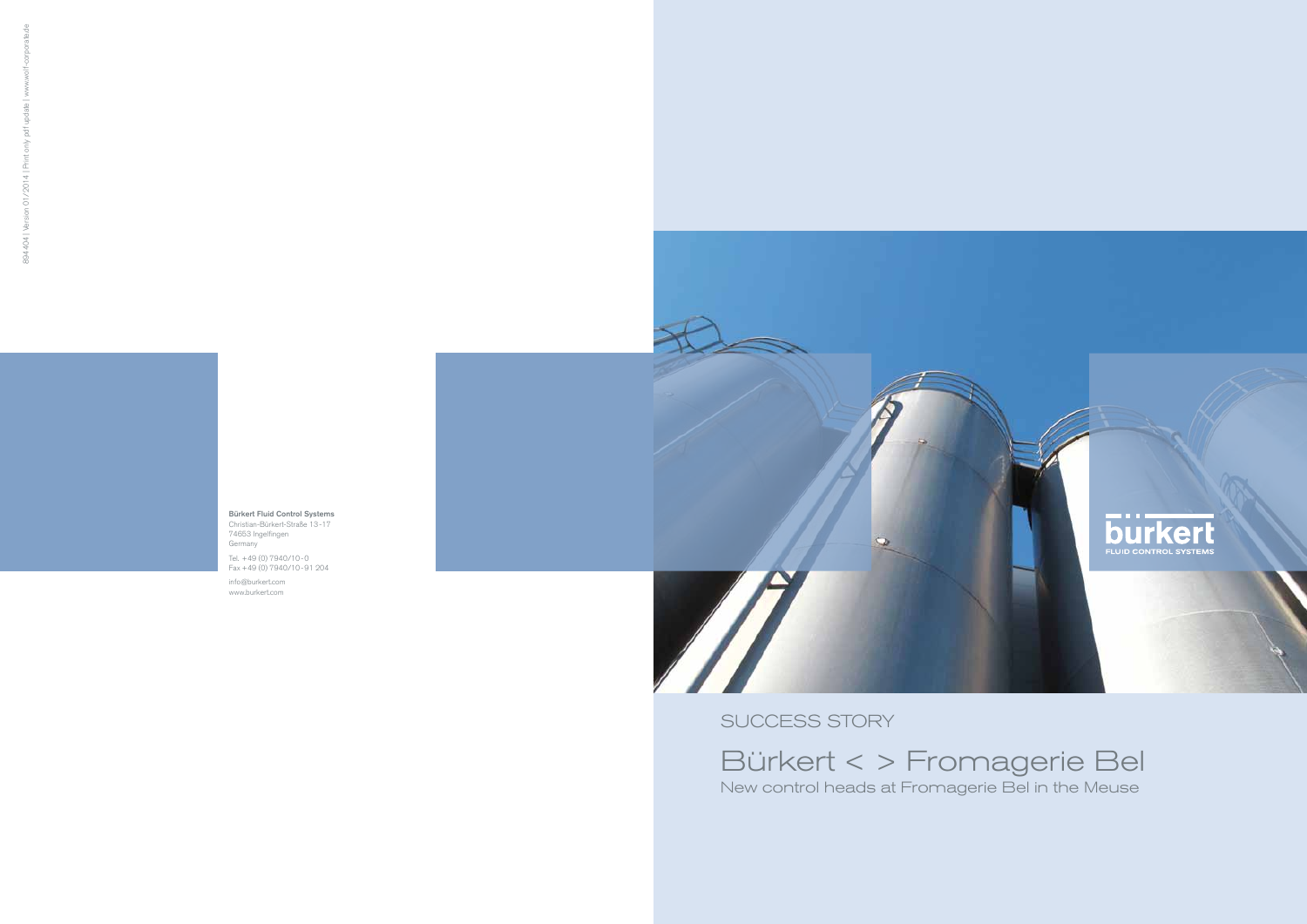At its Cléry-le-Petit site in the Meuse, Fromagerie Bel wanted to add an extra protein constituent to the milk collected locally in order to guarantee consistent quality of the cheese produced. A new system was constructed in which flow management is handled by 180 fieldbus controlled hygienic process valves. Bürkert supplied 180 control heads to be fitted to the valves. Providing optimal reliability and safety, the new series 8681 control head is particularly suited to hygienic environments as it offers hygienic design, IP65/67 protection rating and good resistance to chemical cleaning products. In addition, Bürkert's patented magnetic activation system provides easy and safe access to the control head for preventive maintenance.

# New control heads at Fromagerie Bel in the Meuse

Fromagerie Bel in Cléry-le-Petit is equipped with 180 standardised control heads for the all of the valves at the site

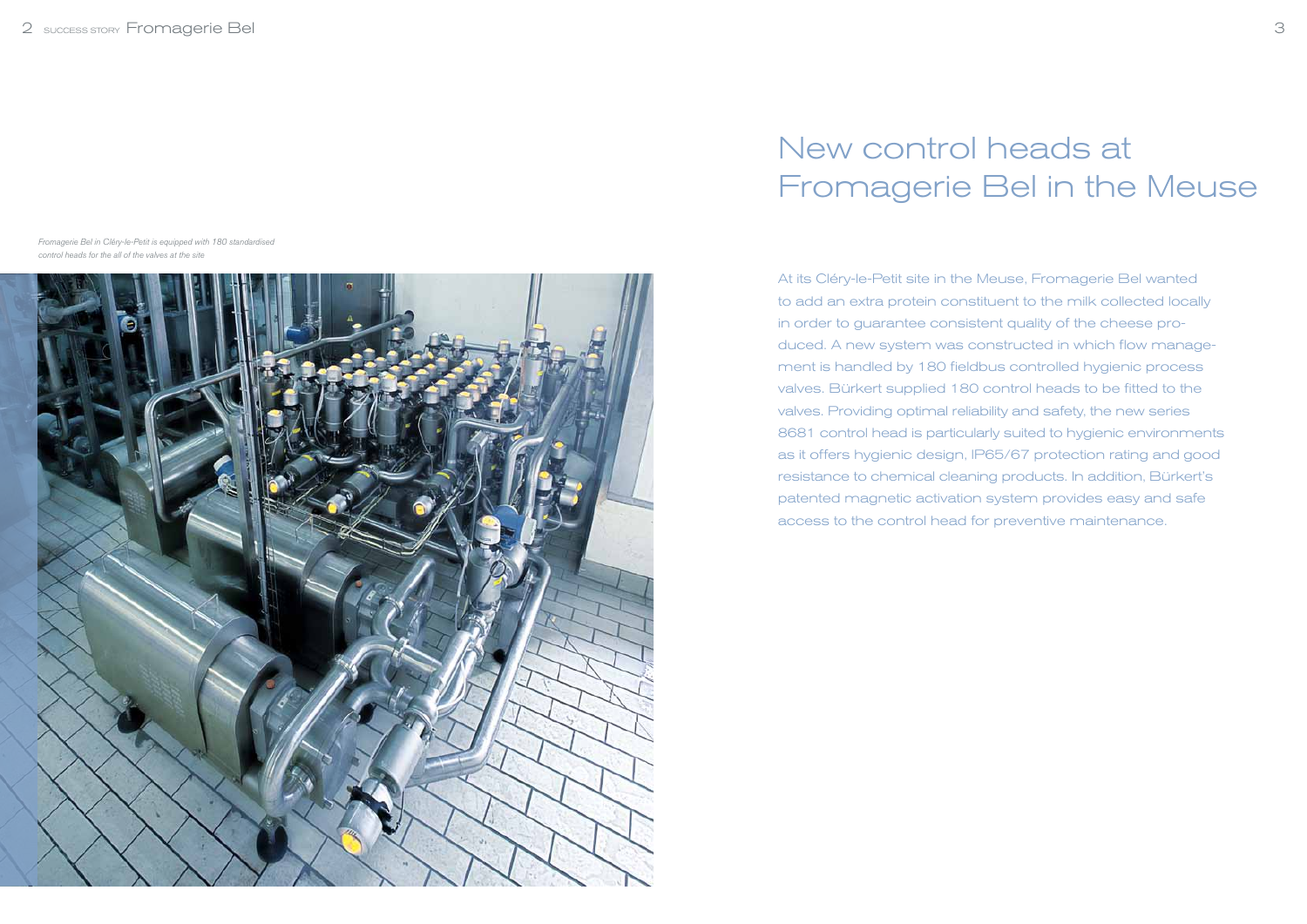To solve this problem, new vats were therefore installed. Flow management is handled by fieldbus controlled valves. Bürkert, the manufacturer of measuring and flow control equipment, supplied the series 8681 control heads, offering control and diagnostic safety thanks to the remote visualisation of the position of the valve.

Among the other advantages provided by this new equipment, it is possible to eliminate water hammer in the pipework thanks to the opening and closing speed settings of the valve. Furthermore, IP 65/67 tightness in accordance with the EN60529 standard is guaranteed by the fact that the control head is no longer opened on site after commissioning (magnetic control key) and thanks to its pressurisation. These instruments also offer the possibility of ASI communication. This project has thus enabled the standardisation of the control heads on every valve used on the site. In total, 180 control heads were supplied.

#### The technical characteristics of the new control heads

The new series 8681 control head was especially developed by Bürkert for the decentralised automation of santary globe, butterfly and ball process valves. It complements the control heads, digital positioners and process controllers in Bürkert's ELEMENT range and is used to equip decentralised automation facilities for the dairy, brewery and other food and beverage industries.

This new, universally adaptable control head can therefore be installed on all types of valves available off the shelf, like seat valves (single and double seat valves), butterfly valves and ball valves. It is particularly suited to hygienic environments thanks to its hygienic design, its



## A leading group in agrifood production

Fromagerie Bel markets its five star brands (La Vache qui Rit, Mini Babybel, Kiri, Leerdammer, Boursin), as well as more than 20 local brands with a strong image, on five continents. Among these local brands, for example, we can mention Apericube in France and Japan, Régal Picon in Africa and the Middle East, Shotska in Ukraine and Maredsous in Belgium.

The Group, which employs 11,300 people, achieves a turnover of 2.4 billion euros and has 25 production sites throughout the world. Recently an industrial project at its Cléryle-Petit site in the Meuse was started, which processes 110 million litres of milk and produces 12,000 tonnes of cheese per annum. Indeed, numerous systems were designed and installed based on tried and tested technologies used to produce various kinds of cheese (Emmental, Raclette, St Paulin, Cheddar, Mozzarella, Gouda, Edam, Mimolette, cottage cheese, cream cheese and other soft, unripened cheeses). Its equipment (particularly cheese vats) is currently used in cheese production processes marketed throughout the world.

### The project to enrich the milk's protein value

Fromagerie Bel's project at its Cléry-le-Petit site was intended to add an extra protein constituent to the milk collected locally in order to guarantee consistent quality of the cheese. Indeed, the milk collected in the region is quite low in proteins, which makes it just about usable for cheese production. Moreover, although the milk, which represents 50% of the price of cheese, is not sufficiently rich in proteins, a more significant quantity of lactoserum with no added value still remains, at the expense of the cheese factory.